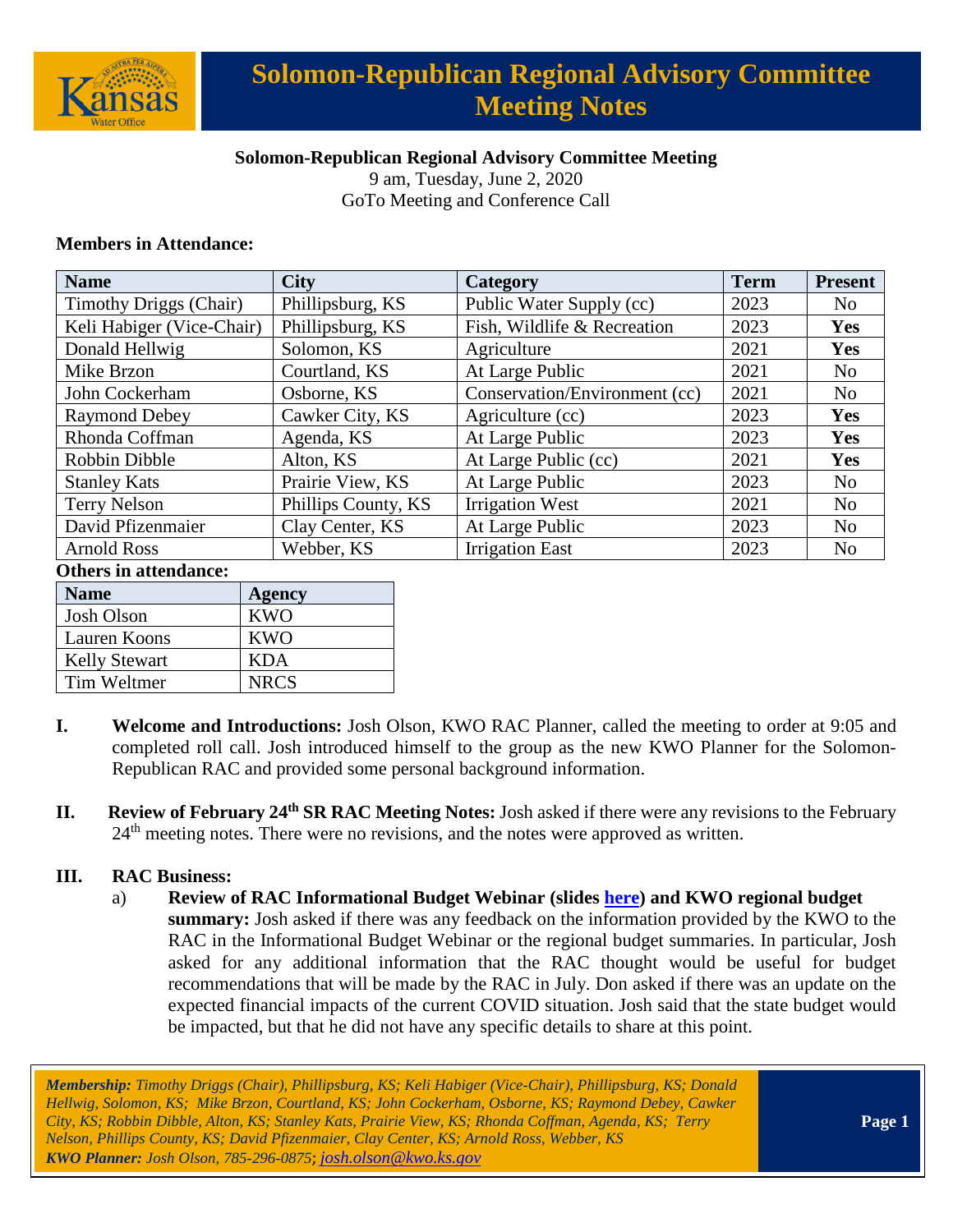

# **Solomon-Republican Regional Advisory Committee Meeting Notes**

b) **Review and revision of Goals and Action Plans (Priority Goal 1):** Josh asked if there were any comments or suggested revisions for Priority Goal 1. Don noted that it had been more than the two years suggested in the Goal, and that the Goal was not necessarily the RAC's top priority. Don also pointed out that most of the Goals are in a stage of being accomplished. Going through the Goal's Action Plan, Don noted that an agreement at Keith Sebelius Reservoir was already well on its way, though it would be useful to keep as an Action to inform those without a background. In discussing water efficiency, Don stated that the Action of exhausting all possible funding sources necessary to improve water efficiency probably belonged in all RAC goals. Josh asked if the Action of an economic study to determine the value of Western Kansas reservoirs was in reference to a particular reservoir, and Don suggested that the Action should be kept general, as all reservoirs will need it as some point. Don and Ray suggested removing the Action relating to the USF&WS and Kirwin Reservoir due to slow progress and a low chance of impact with the USF&WS. Don suggested Kirwin might be the next candidate for a pool change or other measures. Ray noted some management efforts related to removing trees and adjusting water levels. Ray thought that the Action of investigating the benefits of raising the Conservation Pool at both Kirwin and Webster was worth pursuing over the long term and noted that there have been short-term raises that helped with boating and water supply. Ray commented that he thought Webster could be raised without impacting flood risk. Don noted the benefits of additional water in the reservoir. Don suggested the final Action was focused on the Water Office and should be left as-is. Josh updated the Goal and Action Plan as suggestions were made.

**Review and revision of Goals and Action Plans (Priority Goal 2):** Josh asked if there were any suggested revisions for Priority Goal 2. Don noted that there has been some effort to use Kansas and Nebraska data to evaluate sediment and nutrient loads, but that it needs to be an ongoing process. Don also mentioned that the support would be appreciated, and the RAC should considering keeping the Goal. Don questioned if the numbering of the Goals is viewed as a prioritization, and suggested the RAC consider renumbering the Goals if it was. The Goal was left unchanged.

**Review and revision of Goals and Action Plans (Priority Goal 3):** Josh noted that the KWO now owns bathymetry equipment. Josh mentioned that he discussed Priority Goal 3 with Richard Rockel, and Waconda Reservoir is on the KWO's schedule for a bathymetric survey in 2023. Don asked about the previous use of the KBS for surveys. Josh explained that the KWO had previously contracted with the KBS for surveys, but the KWO is now doing them internally. Josh updated the Action Plan to reflect this change. Don noted that, given the lead time to get bathymetric surveys, 2023 isn't too far away, and that the RAC should continue to have Priority Goal 3. Keli joined the call, and Josh briefly gave her an overview of the meeting and discussion up to that point.

**Review and revision of Goals and Action Plans (Priority Goal 4):** Josh asked if there were any suggested revisions for Priority Goal 4. Don noted that the dates needed to be adjusted and language cleaned up, but that it is useful for the RAC to know what is going on with the Republican River Compact. Don also mentioned the impacts at Boswell and downstream in the Kansas River. Don stated that he would like to the Goal continue as a reporting mechanism and mentioned including an example of invasive species, though not necessarily as a bullet point. Keli agreed that being updated quarterly would be useful.